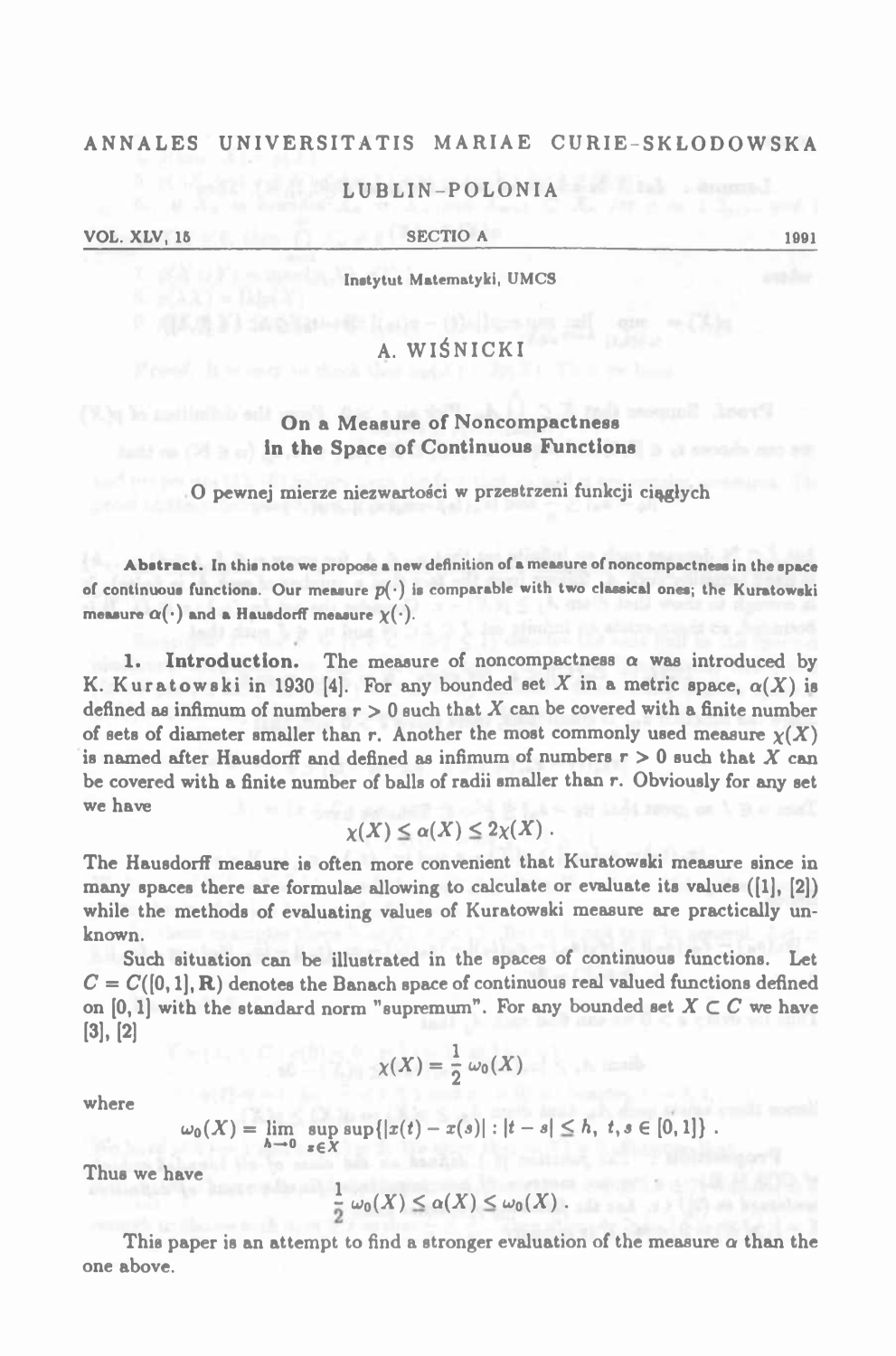**2. The definition of**  $p(X)$  **and its properties.** First we prove the following na: **lemma:**

**Lemma**. Let X be a bounded set in the space  $C([0,1], \mathbb{R})$ . Then

 $\alpha(X) \geq p(X)$ 

*where*

$$
p(X) = \sup_{t_0 \in [0,1]} \lim_{h \to 0} \sup_{x \in X} \sup_{x \in X} \{ |x(t) - x(t_0)| : |t - t_0| \le h, \ t \in [0,1] \}
$$

**Proof.** Suppose that  $X \subset \bigcup_{i=1}^k A_i$ . Pick an  $\epsilon > 0$ . From the definition of  $p(X)$ we can choose  $t_0 \in [0,1]$  and sequences  $\{x_n\} \subset X$ ,  $\{s_n\} \subset [0,1]$ ,  $(n \in \mathbb{N})$  so that

$$
|t_0-s_n|\leq \frac{1}{n} \text{ and } |x_n(t_0)-x_n(s_n)|\geq p(X)-\varepsilon.
$$

Let  $I \subset \mathbb{N}$  denotes such an infinite set that  $x_n \in A_j$  for every  $n \in I, j \in \{1, ..., k\}$ is fixed (existing such  $A_j$  follows from the fact that a number of sets  $A_i$  is finite). It is enough to show that diam  $A_i \geq p(X) - \varepsilon$ . Consider the set  $\{x_n(t_0) : n \in I\}$ . It is bounded, so there exists an infinite set  $J \subset I \subset N$  and  $n_0 \in J$  such that<br> $|x_n(t_0) - x_m(t_0)| < \varepsilon$  for every  $n, m \ge n_0, n, m \in J$ .

$$
|x_n(t_0)-x_m(t_0)|<\varepsilon\quad\text{for every}\quad n,m\geq n_0,\ n,m\in J
$$

Since the function  $x_{n_0}$  is continuous, there exists  $\delta > 0$  such that<br> $|x_{n_0}(t) - x_{n_0}(t_0)| < \varepsilon$  for  $|t - t_0| < \delta$ .

$$
|x_{n_0}(t)-x_{n_0}(t_0)|<\varepsilon\quad\text{for}\quad |t-t_0|<\delta
$$

Take  $n \in J$  so great that  $|t_0 - s_n| \leq \frac{1}{n} < \delta$ . Thus we have

$$
|x_n(t_0)-x_n(s_n)|\geq p(X)-\varepsilon \text{ and } |x_{n_0}(t_0)-x_{n_0}(s_n)|<\varepsilon
$$

Continued and

**Hence**

$$
|x_n(s_n)-x_{n_0}(s_n)| \geq |x_n(s_n)-x_n(t_0)|-|x_n(t_0)-x_{n_0}(t_0)|-|x_{n_0}(t_0)-x_{n_0}(s_n)|
$$
  
 
$$
\geq p(X)-3\varepsilon.
$$

Thus for every  $\epsilon > 0$  we can find such  $A_j$  that

$$
\text{diam } A_j \geq |x_n(s_n)-x_{n_0}(s_n)| \geq p(X)-3\varepsilon.
$$

Hence there exists such  $A_{j_0}$  that diam  $A_{j_0} \geq p(X)$  so  $\alpha(X) \geq p(X)$ .

Le there exists such  $A_{j_0}$  that diam  $A_{j_0} \geq p(X)$  so  $\alpha(X) \geq p(X)$ .<br>Proposition. The function  $p(\cdot)$  defined on the class of all bounded subsets of  $C([0,1],\mathbb{R})$  is a regular measure of noncompactness (in the sense of definition *contained in* **[2])** *i.e. has the following properties hold:*

1.  $p(X) = 0 \iff X$  is compact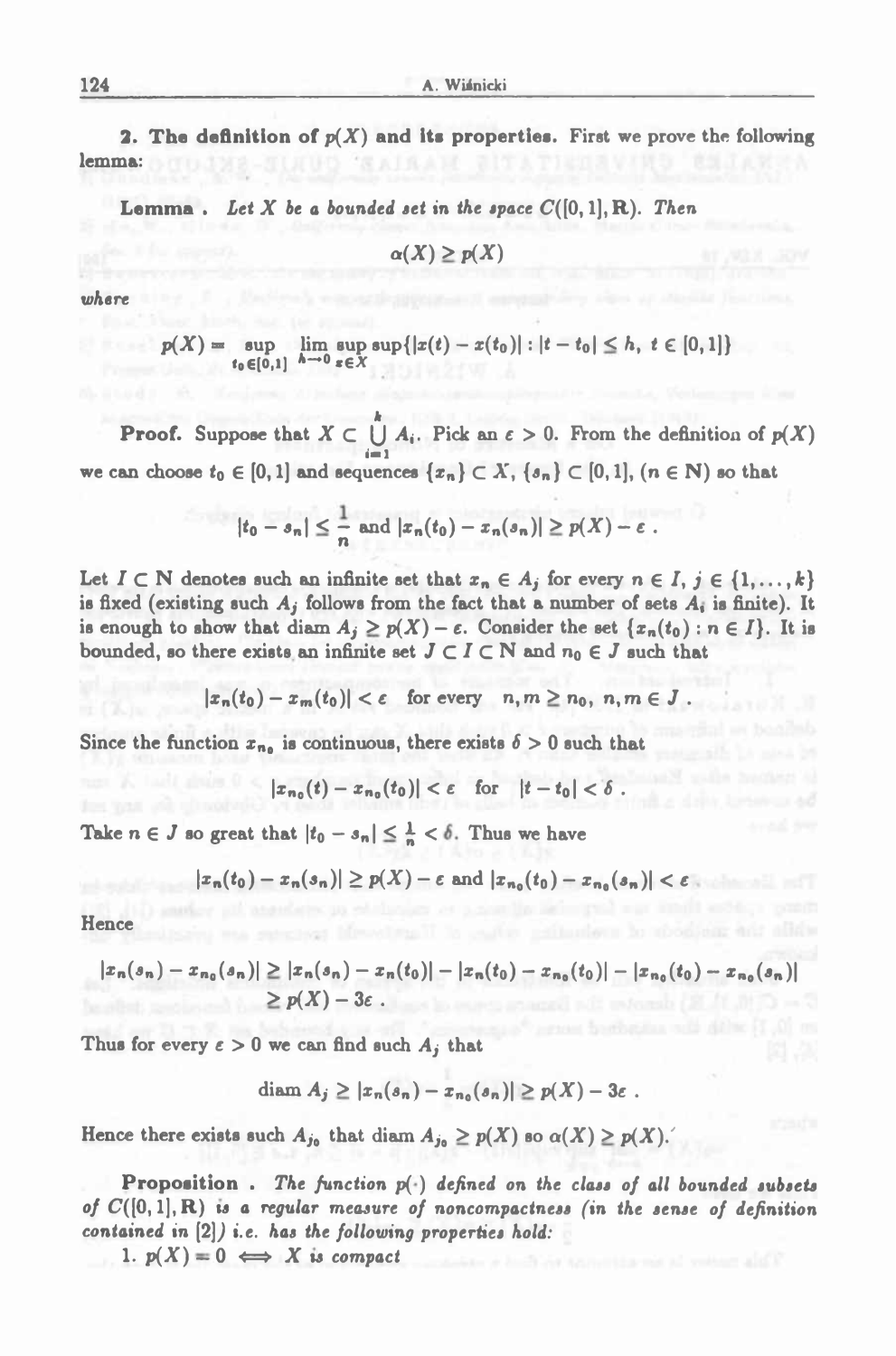**2.**  $p(X) = p(X)$  $3.$   $X \subset Y \implies p(X) \leq p(Y)$ **4.**  $p(\text{conv } X) = p(X)$ 5.  $p(\lambda X + (1 - \lambda)Y) \leq \lambda p(X) + (1 - \lambda)p(Y)$  for  $\lambda \in [0,1]$ 6. if  $X_n$  is bounded  $X_n = \overline{X}_n$  and  $X_{n+1} \subset X_n$  for  $n = 1, 2, ...$  and if  $\lim_{n\to\infty}p(X_n)=0,$  then  $\bigcap_{n\to\infty}^{\infty}X_n\neq\emptyset$ **7.**  $p(X \cup Y) = \max\{p(X), p(Y)\}$ **8.**  $p(\lambda X) = |\lambda|p(X)$ **9.**  $p(X + Y) \leq p(X) + p(Y)$ 

**Proof.** It is easy to check that  $\omega_0(X) \leq 2p(X)$ . Thus we have

$$
\frac{1}{2} \omega_0(X) \le p(X) \le \alpha(X)
$$

and properties (1), (6) follows from the fact that  $\omega_0$  and  $\alpha$  are regular measures. The **proof of the other properties is standard.**

**3.** Examples. In this section we illustrate differences among  $p(X)$ ,  $\alpha(X)$  and  $\omega_0(X)$ .

**Example 1.** Let  $K = \{x \in C : ||x|| \le 1\}$  denotes the unit ball in the space of **Example 1.** Let  $K = \{x \in C : ||x|| \le 1\}$  denotes the unit ball in the space of continuous functions. We have  $p(K) = 2$  and  $\omega(K) = 2$  so immediately  $\alpha(K) = 2$ . continuous functions. We have  $p(K) = 2$  and  $\omega(K) = 2$  so immediately  $\alpha(K) = 2$ .<br>(More general fact, that  $\alpha(K) = 2$  in every infinitely dimensional Banach space E  $a(K) = 2$  in every infinitely dimensional Banach space E

**Example** 2. Let  $0 < a < 1$  and

$$
X_a = \{x \in C : a \le x(t) \le 1 \text{ for } 0 \le t < \frac{1}{2}, x(\frac{1}{2}) = a, -1 \le x(t) \le a \text{ for } \frac{1}{2} < t \le 1\}
$$

We have  $\omega_0(X_a) = 2$  and instantly  $1 \leq \alpha(X_a) \leq \text{diam } X_a = 1 + a$ . Using the measure p, we obtain  $p(X_a) = 1 + a$  and  $\alpha(X_a) = 1 + a$ .

In these examples there is  $\alpha(X) = p(X)$ . But it is not true in general. Let us **consider the following example.**

**Example 3. Let**

$$
X = \{x_n \in C : x(0) = 0, \ x(\frac{1}{n}) = 1, \ x(\frac{2}{n}) = -1, \ x(t) = -1 \text{ for } \frac{2}{n} < t \le 1 \text{ and } x_n \text{ is linear besides, } n = 3, 4, \ldots \}
$$

We have  $p(X) = 1$  and  $\omega_0(X) = 2$ . We show that  $\alpha(X) = 2$ . Suppose that

 $X \subset \bigcup_{i=1}^k A_i$ . There exists such  $A_j$  that  $x_n \in A_j$  for every  $n \in I$  and  $I \subset \mathbb{N}$  is finite. It is enough to choose such  $n, m \in I$  so that  $\frac{1}{n} \geq \frac{2}{m}$ . Then diam  $A_j \geq |x_n(\frac{1}{n}) - x_m(\frac{1}{n})| = 2$ .